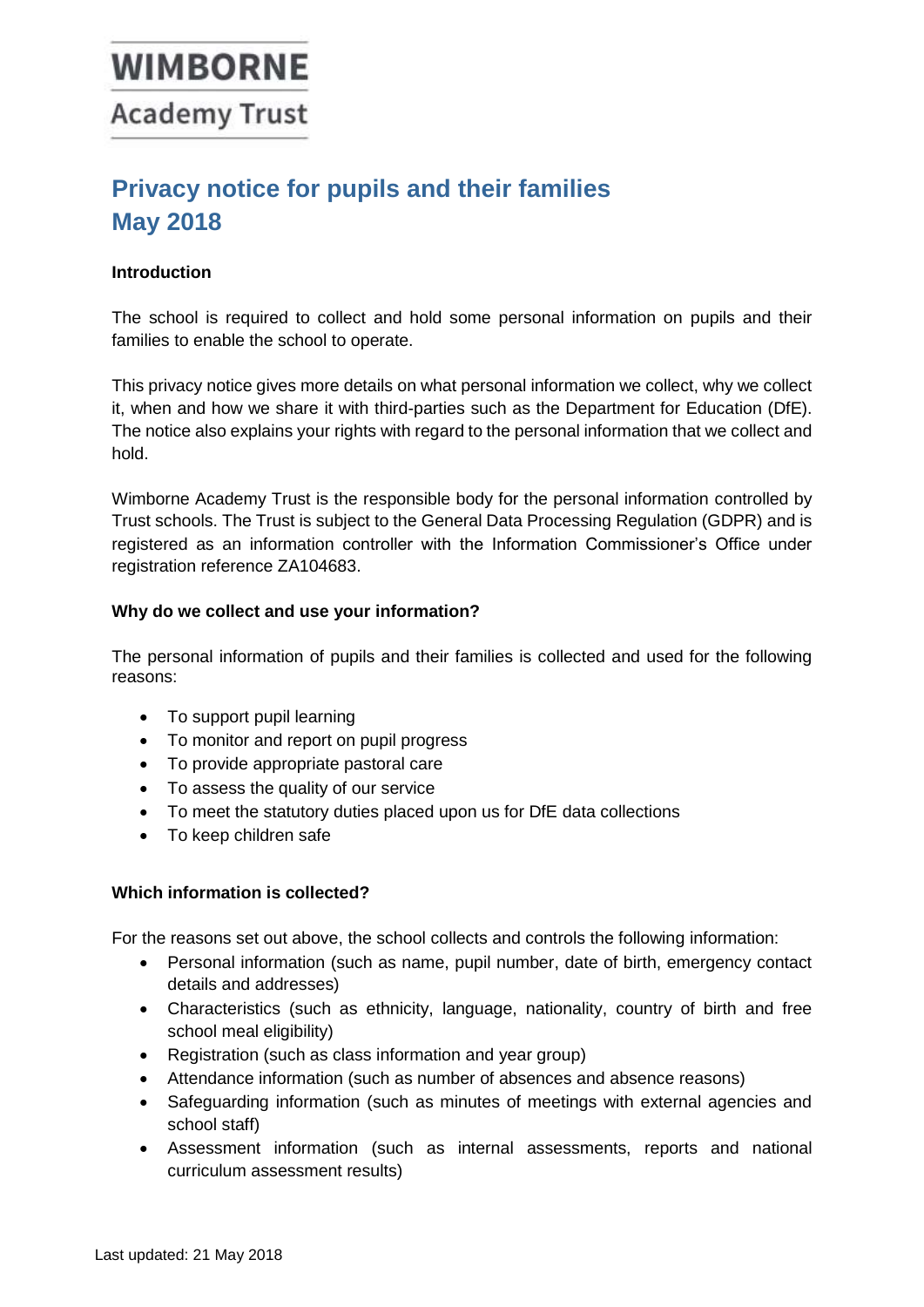- Medical information (such as specific information provided by parents/guardian to ensure pupil safety at school)
- Information relating to SEND (such as current SEND needs, reviews and statements)
- Behavioural information (such as achievements, detentions and number of temporary exclusions)
- Photographs these will be used to aid our records management and attendance procedures

We collect this personal information directly from pupils and their families and we may also receive information regarding them from their previous school, local authority and/or the DfE.

### **On what basis is the collection and use of this information lawful?**

Where consent is not required:

Personal information: Article 6 of GDPR

- Processing is necessary for providing our public task of education and schooling
- Processing is necessary for compliance with our legal obligations
- Processing is necessary to protect the vital interests of you or someone else

#### Sensitive personal information: Article 9 of GDPR

- Processing is necessary for reasons of substantial public interest
- Processing is necessary to protect the vital interests of you or someone else and you are not capable of providing consent

Where consent is required:

Personal information: Article 6 of GDPR

 You have given explicit consent for personal information to be used for a specific purpose.

Sensitive personal information: Article 9 of GDPR

 You have given explicit consent for personal information to be used for a specific purpose, and the law does not stop us from accepting that consent.

Whilst the majority of the personal information provided to the school is mandatory, some is provided on a voluntary basis. When collecting information, the school will inform you whether you are required to provide this information or if consent is needed.

Where consent is required, the school will ask parent/guardians to provide consent for the collection of the personal information, and will provide information about the reason the information is being collected and how the information will be used.

#### **How long is your information stored for?**

In accordance with the GDPR, the personal information is not stored indefinitely; information is only stored for as long as is necessary to complete the task for which it was originally collected.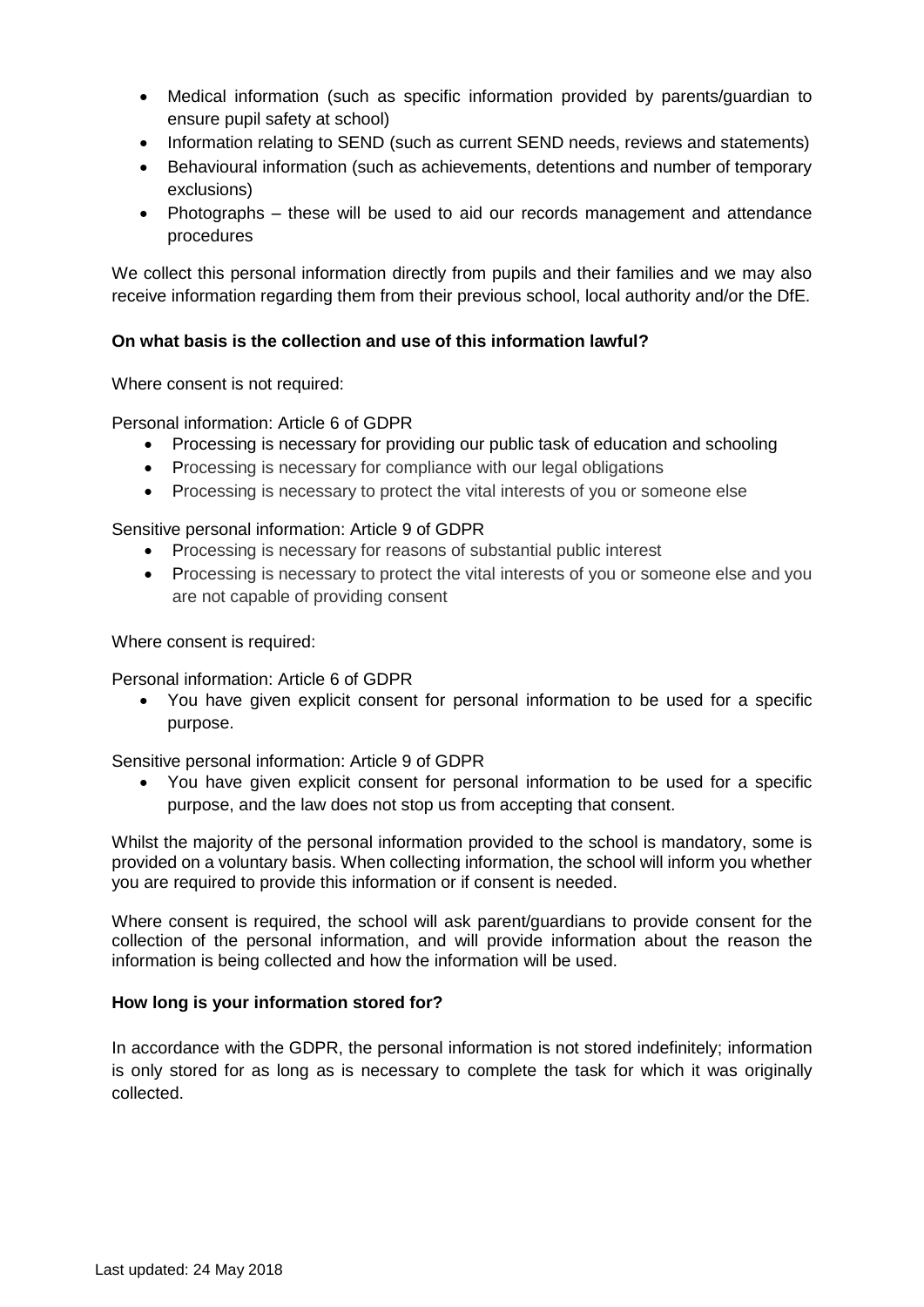#### **Who do we share pupil information with?**

We do not share information about our pupils and their families with anyone without seeking specific consent, unless the law and our policies allow us to do so.

Please note, GDPR does not prevent, or limit, the sharing of information for the purposes of keeping children safe. Legal and secure information sharing between schools, children's social care and other local agencies is essential for safeguarding and ensuring children get the support they need. Information can be shared without consent if to gain consent would place a child at risk.

The circumstances under which we share pupil information without seeking specific consent are set out below.

The DfE collects personal data from educational settings and local authorities via various statutory data collections. We are required to share information about our pupils with the DfE either directly or via our local authority for the purpose of those data collections, under Regulation 5 of The Education (Information About Individual Pupils) (England) Regulations 2013.

The National Pupil Information Database (NPD) is managed by the DfE and contains information about pupils in schools in England. We are required by law to provide information about our pupils to the DfE as part of statutory information collections, such as the school census; some of this information is then stored in the NPD. The DfE may share information about our pupils from the NPD with third parties who promote the education or wellbeing of children in England by:

- Conducting research or analysis.
- Producing statistics.
- Providing information, advice or quidance.

The DfE has robust processes in place to ensure the confidentiality of any information shared from the NPD is maintained. All data is transferred securely and held by DfE under a combination of software and hardware controls, which meet the current government security policy framework.

We also routinely share pupils' information with:

- Pupils' destinations upon leaving the school
- The local authority
- The NHS including the school nurse
- The police

Once our pupils reach the age of 13, we also pass pupil information to our local authority and / or provider of youth support services as they have responsibilities in relation to the education or training of 13-19 year olds under the Education Act 1996. This enables them to provide youth support services and career advice. The information shared is limited to the child's name, address and date of birth. However where a parent or guardian provides their consent, other information relevant to the provision of youth support services will be shared.

Some of our services are provided by third party acting under contract on our behalf and they may process personal information, in particular in relation to pupil record databases, online payments, homework, assessment, safeguarding, school meals and cloud storage.